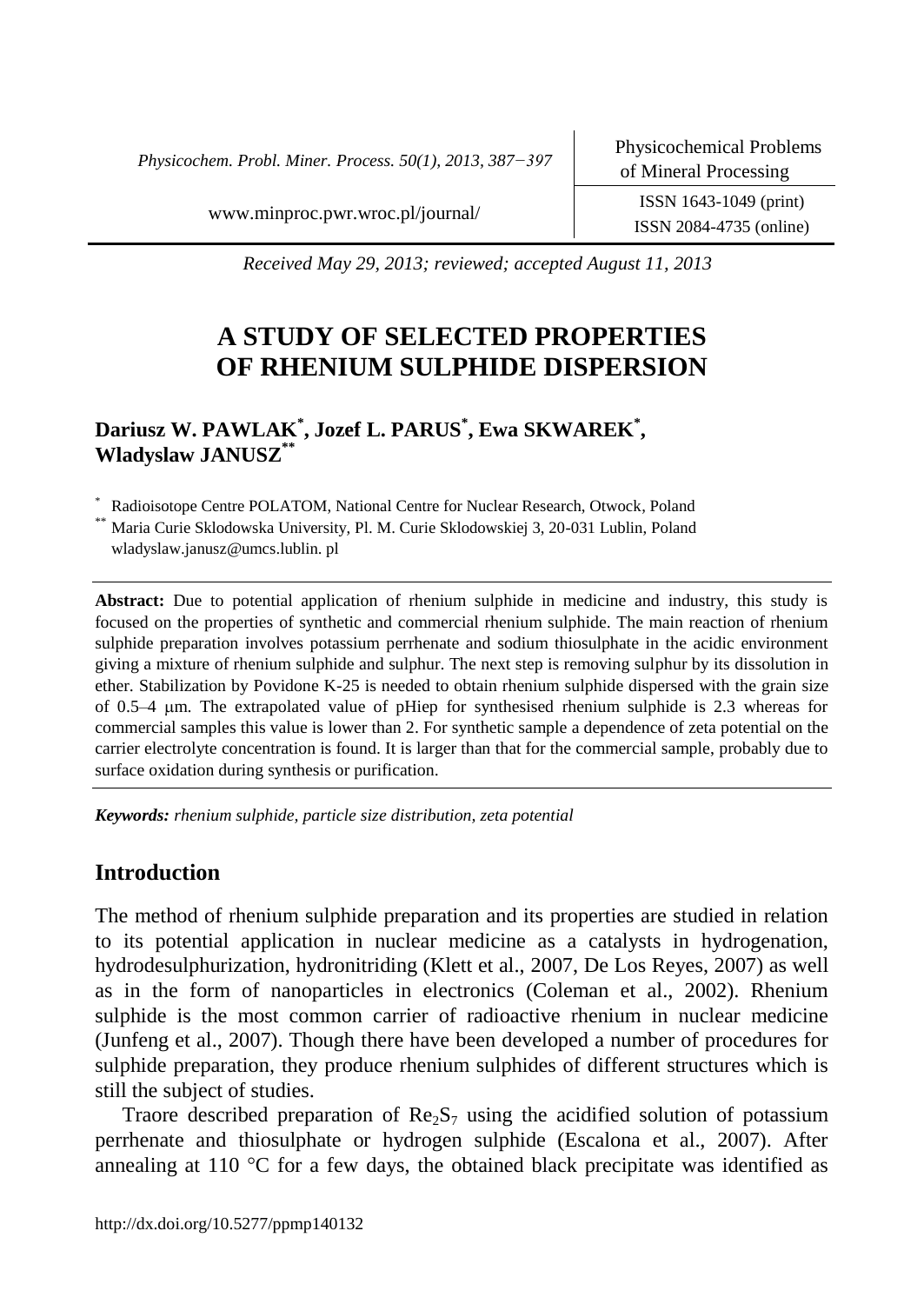$Re<sub>2</sub>S<sub>7</sub>$  of the tetragonal structure. According to the authors, this sulphide can be readily decomposed in hydrogen atmosphere to give amorphous rhenium trisulphide, ReS3, which is a precursor of rhenium disulphide,  $\text{Re} S_2$ . It can be obtained in vacuum at high temperature as the reaction product of metallic rhenium and elementary sulphur. It is regarded as the most stable rhenium sulphide. It has a hexagonal structure  $(a = 3.14)$ and  $c = 12.2$  Å), but its parameters can differ insignificantly depending on the excess of sulphur.

Amorphous  $\text{Re}_2$  was also obtained in the reaction of potassium perrhenate and sodium thiosulphate in the acidic medium and studied by means of X-ray adsorption XAS method. The results showed that it has the rhombic cluster with metal-metal combination as a basic unit of the structure (Hibble et al., 1996).

The studies carried out by Schwarz et al. (2004) on the  $\text{ReS}_4$ ,  $\text{Re}_2\text{S}_7$ ,  $\text{ReS}_2$ characteristics indicate the presence of sulphur in the forms  $S^{2-}$  and  $S^{2-}$  in the compounds ReS<sub>4</sub> and Re<sub>2</sub>S<sub>7</sub> whereby the content of  $S_2^2$  in both ReS<sub>4</sub> and Re<sub>2</sub>S<sub>7</sub> is larger than that in  $S^2$ . The authors also suggest that the phases ReS<sub>4</sub> and Re<sub>2</sub>S<sub>7</sub> are closely structurally connected. Given the fact that both sulphides transform into  $\text{ReS}_2$ during heating, they proposed to treat them as components of the continuous structure  $\text{ReS}_{1.5-1}(S_2)_{1-1.5}$  which differs in the  $\text{S}_2^2/\text{S}^2$  ratio.

Startsev et al. (1996) described the preparation of  $\text{ReS}_2$  by means of the reaction of HRe $O_4$  with H<sub>2</sub>S at 450°C. The TEM studies revealed the presence of spheres of a diameter  $\sim$  6 Å which is consistent with the inner distance  $d_{002}$  = 6.1 Å in the ReS<sub>2</sub> structure. However, the studies using the X-ray diffraction method showed that the structure is strongly disordered. Similarly, spherical  $\text{ReS}_2$  particles of the size 0.1 do 1 μm were obtained as a result of the reaction of  $\text{ReCl}_4$  with  $\text{Li}_2\text{S}$  in ethyl acetate. The XRD studies confirmed partially crystalline structure of the obtained substance.

For the purpose of the use in radiosynovectomy some attempts were made to synthesize colloidal rhenium sulphide based on the reaction of potassium perrhenate solution with thiosulphate solution in the acid medium (Junfeng et al., 1999) or using the method described by Tui and Denizot (Tu et al., 2007) in which the reagents (sodium thiosulphate and potassium perrhenate) were added in the solid state to the ethyl glycol/ethanol/distilled water mixture.

Though  $\text{ReS}_2$  was investigated by many scientists, its structure is still studied. Murray et al. (1994) claim that  $\text{ReS}_2$  has a triclinic crystalline structure and the elementary cell is characterized by the parameters:  $a = 6.417 \text{ Å}$ ,  $b = 6.510 \text{ Å}$ ,  $c =$ 6.461 Å,  $\alpha = 121.10^{\circ}$ ,  $\beta = 88.38^{\circ}$ ,  $\gamma = 106.47^{\circ}$ . The structure described by the authors is composed of asymmetric elementary cells with almost hexagonal, closed and packed layers.

In this paper the electrokinetic properties, particle size distribution and FTIR study of rhenium sulphide dispersions are presented. The electrokinetic properties as a function of pH reflect acid base properties of surface groups that may be interesting for catalytic behaviour of this compound (Stelzer et al., 2005). Moreover, the study of the particle size distribution of the rhenium sulphide suspension in the presence of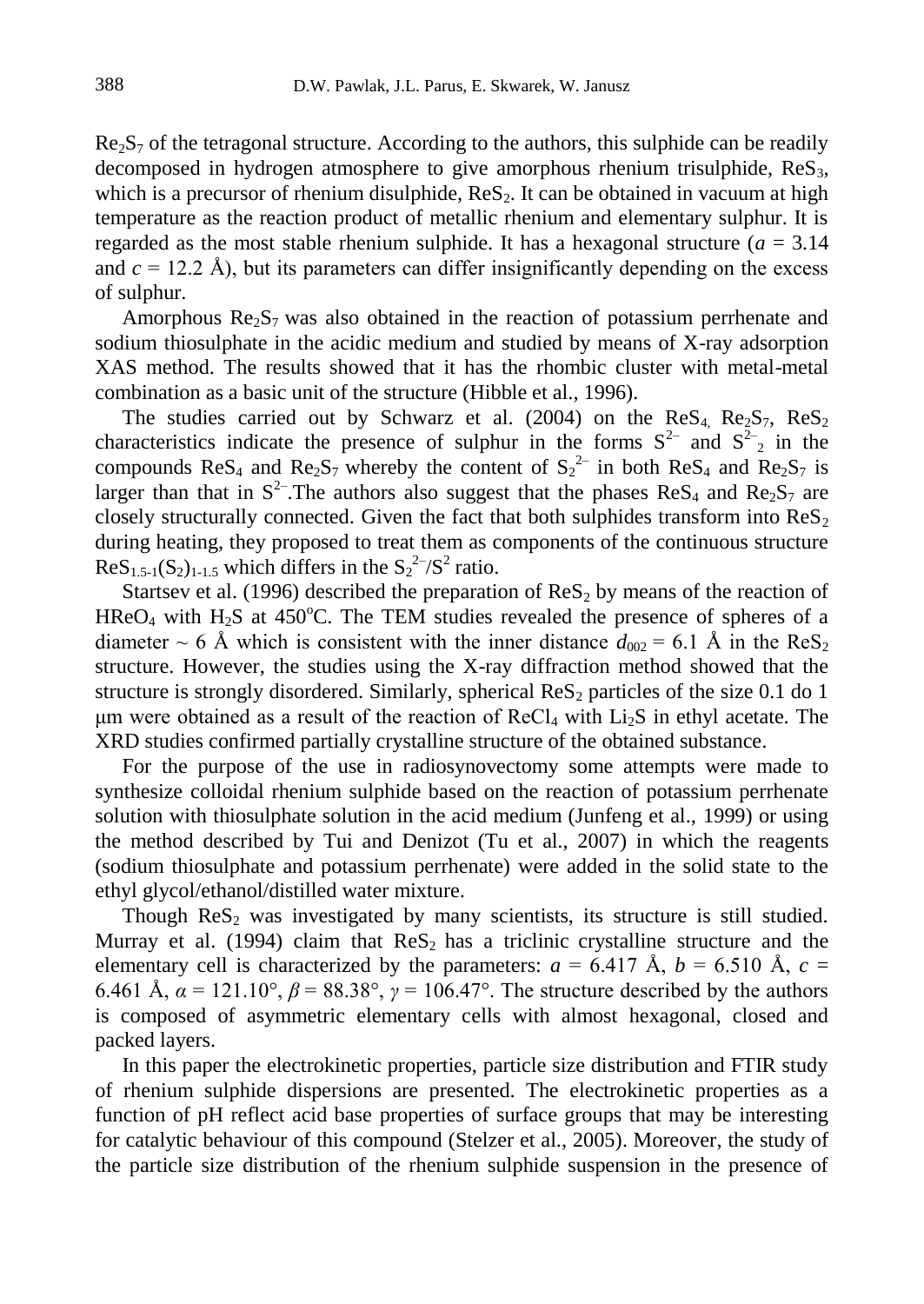gelatin and Povidon K-25 can be interesting for pharmaceutical applications in the radiosynovectomy.

# **Experimental**

#### **Materials and methods**

The studies were carried out using a commercial  $\text{Re}_2\text{S}_7$  sample purchased from Alfa Asear and the rhenium sulphide sample prepared according to the Jungfeng et al. procedure. The XRD analysis of the commercial  $\text{Re}_2$  showed its amorphous structure. The synthesis performed according to the Jungfeng et al. (1999) procedure confirmed that the concentration ratio of the solutions,  $Na<sub>2</sub>S<sub>2</sub>O<sub>3</sub>$ :KRe $O<sub>4</sub> = 70:1$  at the concentrations of  $C_{\text{Na2S2O3}}$  equal to 0.0394 M and  $C_{\text{Kre04}}$  to 0.000563 M, and the heating time 30 min is optimal. Using this procedure the synthesis was repeated many times to determine the sulphur content in the samples and to remove elementary sulphur.

#### **Methods of measurements**

Measurement of particle size distribution was made using the Mastersizer 2000 apparatus (Malvern) with the hydro  $2000\mu P(A)$  unit. The suspension containing 0.05 g sample in 50 ml of water was transferred to the measuring cell. The rate of suspension flow through the measuring cell was chosen adjusting the rotation speed of the pump and ultrasound intensity.

Distribution of sulphide particle sizes after washing the sample in the aqueous medium and dispersion subjected to stabilization using gelatin and Povidone K-25 were measured.

Zeta potential measurements of NaCl solution of the concentrations of 1,  $10^{-1}$ ,  $10^{-2}$ ,  $10^{-3}$ M NaCl were made using the Zetasizer 3000 apparatus (Malvern). 0.02 g of commercial rhenium sulphide was added to the solution of a given concentration and subjected to dispersion using the ultrasound probe Sonicator XL 2020 (Misonix). Then, the suspension was transferred into 125 ml flasks, and pH was adjusted in the range from 3 to 9 in the presence of nitrogen using 0.1 M HCl and NaOH solutions. Four measurments of zeta potential were made for each solution. Infrared spectra were registered by means of the FTIR spectrometer Nicolet 8700A with the smart Orbit TR diamond ATR module.

## **Results and discussion**

#### **Specific surface area of Re2S<sup>7</sup>**

As follows from the characteristics of the surface area of rhenium sulphide samples in Table 1, the studied samples have a similar specific surface area determined by the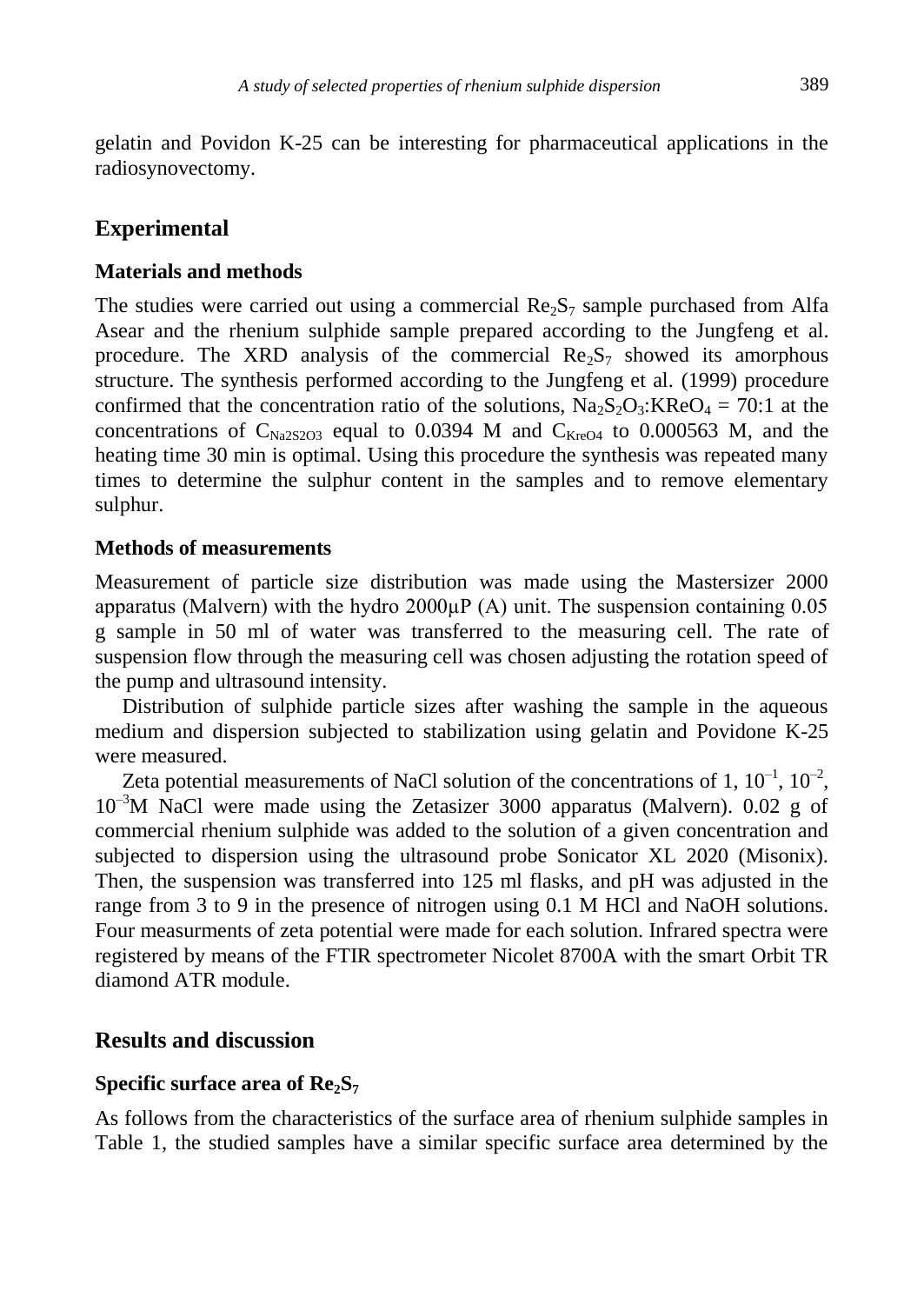BET method, whereas the synthetic samples are characterized by a slightly larger pore volume and larger average pore radius.

| Rhenium sulphide                                                                                                                                   | Commercial. | Synthetic |
|----------------------------------------------------------------------------------------------------------------------------------------------------|-------------|-----------|
| Surface area from the BET isotherm $[m^2/g]$                                                                                                       | 5.18        | 6.26      |
| Surface area from the Langmuir isotherm $\lceil m^2/g \rceil$                                                                                      | 7.45        | 9.11      |
| Total pore volume from adsorption 1.7 nm $< d <$ and 300 nm diameter<br>calculated by means of the BJH method $\lceil \text{cm}^3/\text{g} \rceil$ | 0.025       | 0.018     |
| Total pore volume from desorption 1.7 nm $< d <$ and 300 nm diameter<br>calculated by means of the BJH method $\text{[cm}^3\text{/g]}$             | 0.025       | 0.0185    |
| Average pore radius from adsorption $-$ BJH method [nm]                                                                                            | 17.86       | 12.9      |
| Average pore radius from desorption $-$ BJH method $\lceil nm \rceil$                                                                              | 16.1        | 10.5      |

Table 1. Chracteristics of the specific surface area and porosity of the commercial and synthetic rhenium sulphides

#### **Measurement of particle sizes**

As follows from the comparison of  $\text{Re}_2\text{S}_7$  particle size distribution before and after the ultrasound treatment, the commercial sample contains a large number of aggregates of different particle sizes from 1 to 1000  $\mu$ m whereby the fraction  $>30\mu$ m in the sample not subjected to the ultrasound treatment is predominant. Treating the sample with ultrasounds for 6 min causes its unification and the particle size is from 0.2 to 2  $\mu$ m (Fig. 1). Both numerical and volumetric distributions indicate monomodal particle distribution. The numerical distribution is characterized by:  $d(0.1) = 0.27 \mu m$ ,  $d(0.5) =$ 0.40  $\mu$ m and  $d(0.9) = 0.73 \mu$ m.



Fig. 1. Volumetric and numerical particle size distribution of the commercial sample  $\text{Re}_2\text{S}_7$ after the six-minute ultrasound action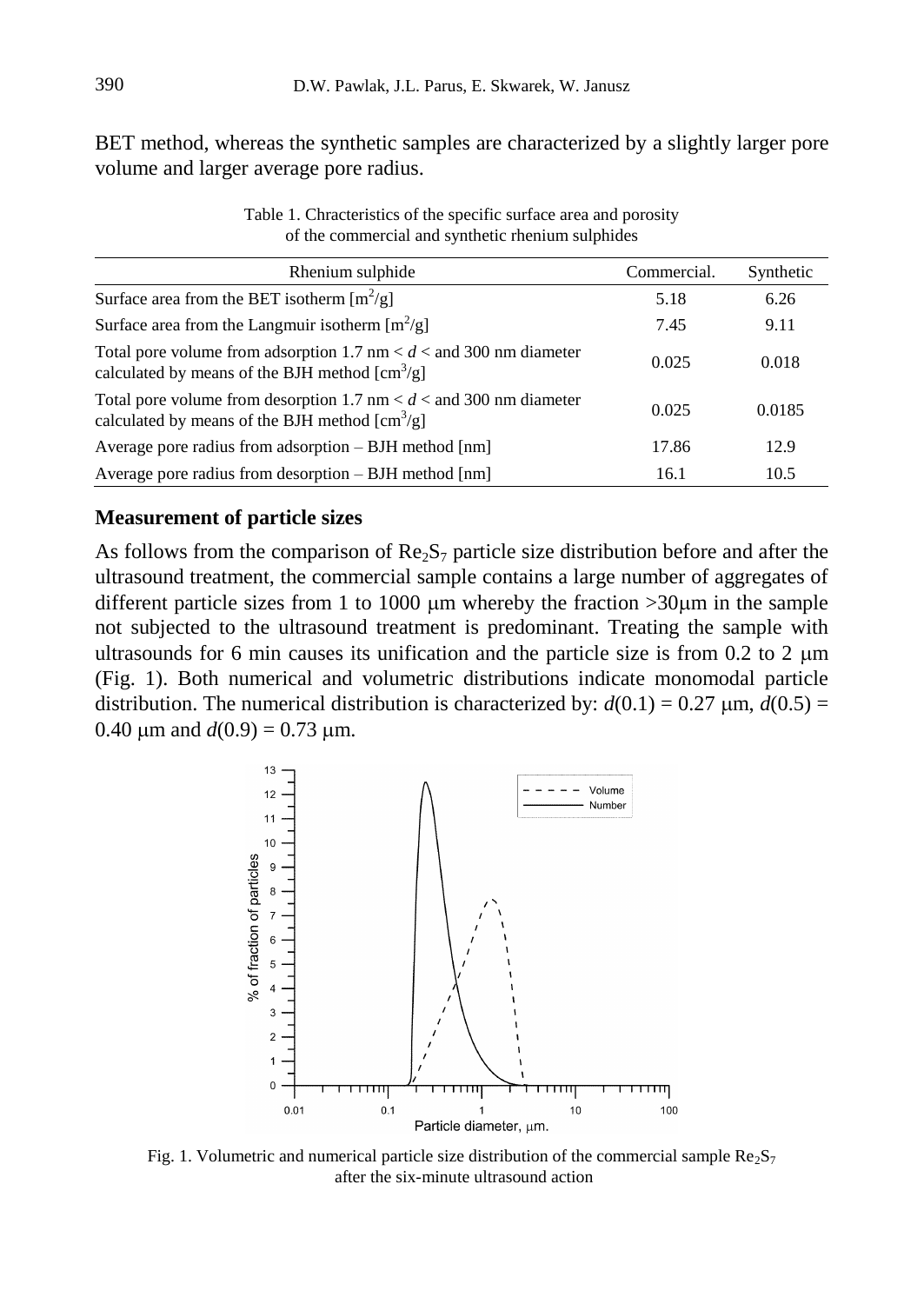Figure 2 presents the volumetric particle size distribution of rhenium sulphide synthesized according to the Junfeng et al. procedure. As can be seen the radius of particles is from 3 to 50  $\mu$ m. Because during the Junfeng et al. (1999) synthesis of rhenium sulphide the precipitation of elementary sulphur takes place and kinetics of precipitation of rhenium sulphide and sulphur is fast, so it is difficult to control the precipitation process. In the following experiments sulphur was removed by dissolution in ether. In several runs 1.16 g of precipitate was produced and it was washed with 400ml of ether. From the mass loss  $(0.5731 \text{ g})$  it was calculated that the content of elementary sulphur in the sample was 49%. After sulphur removal the rhenium sulphide sample was subjected to the particle size analysis (Fig. 2).



Fig. 2. Particle size distribution of the rhenium sulphide sample after sulphur washing

| V  | Dose | d(0.1) | d(0.5) | d(0.9) |
|----|------|--------|--------|--------|
| ml | mg/g | um     | μm     | um     |
| 0  | 0    | 1.27   | 3.24   | 10.62  |
| 3  | 138  | 1.09   | 2.43   | 6.62   |
| 6  | 276  | 0.84   | 1.76   | 3.74   |
| 10 | 460  | 2.62   | 91.66  | 162.5  |
| 20 | 920  | 0.86   | 2.02   | 18.08  |

Table 2. Quantities characterizing the particle size distribution of the rhenium sulphide sample after washing with ether and stabilized with the pharmaceutical gelatine solution (2.3 mg/ml)

Washing the obtained precipitate with ether changed the grain size distribution increasing the contribution of smaller aglomerates. Repetition of syntheses and washings with ether resulted in similar distribution of grain size as shown in Fig. 2.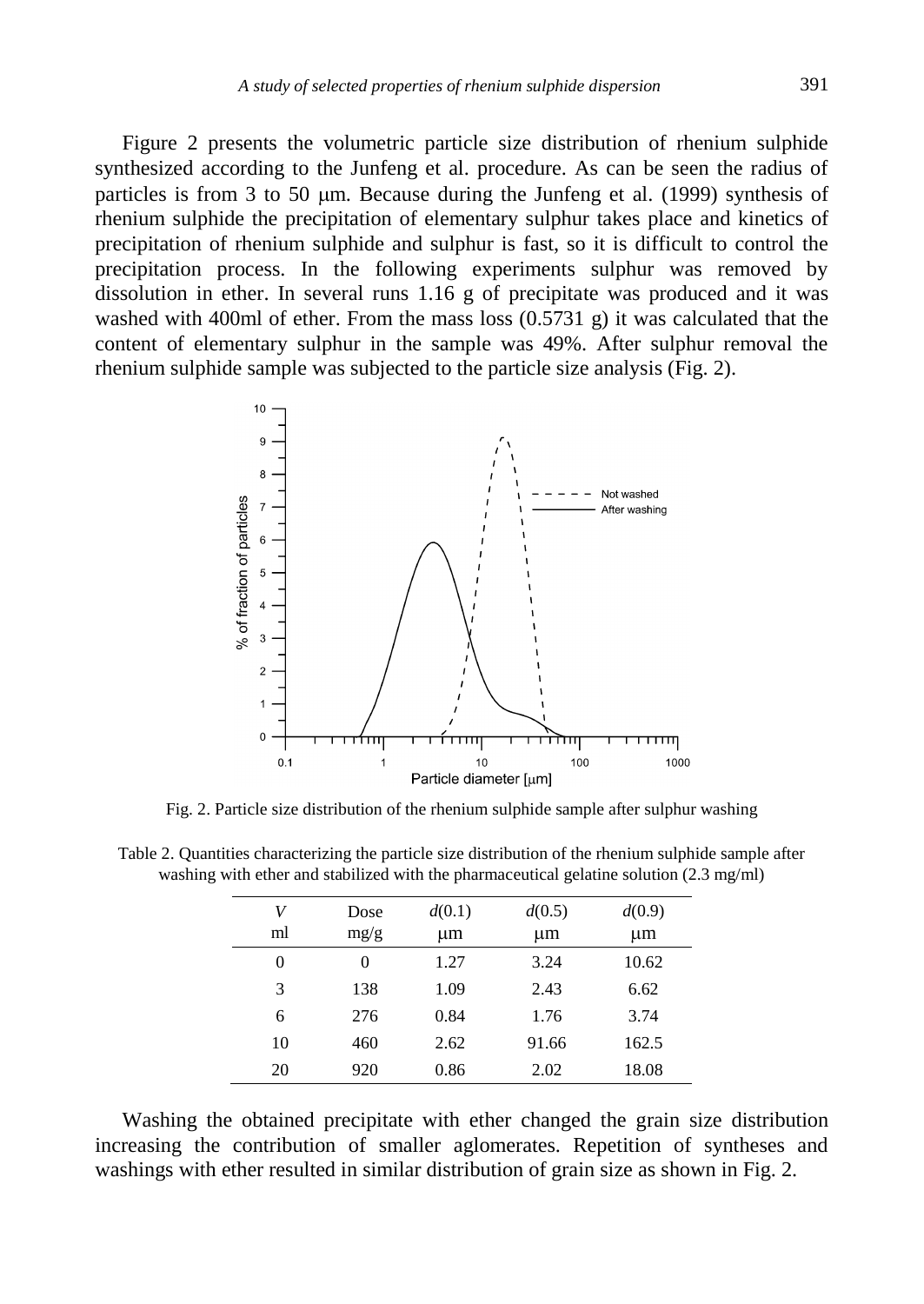Analyzing the particle size distribution in Fig. 3 and the quantities characterizing the particle size distribution in Table 2 one can see that the optimal dose for suspension stabilization is 276 mg/g. When this dose is larger the steric aggregation process is observed. When it is lower the gelatine stabilization process is not sufficiently efficient.



Fig. 3. Particle size distribution of the rhenium sulphide sample stabilized with gelatine



Fig. 4. Particle size distribution of the rhenium sulphide sample stabilized with Povidone K-25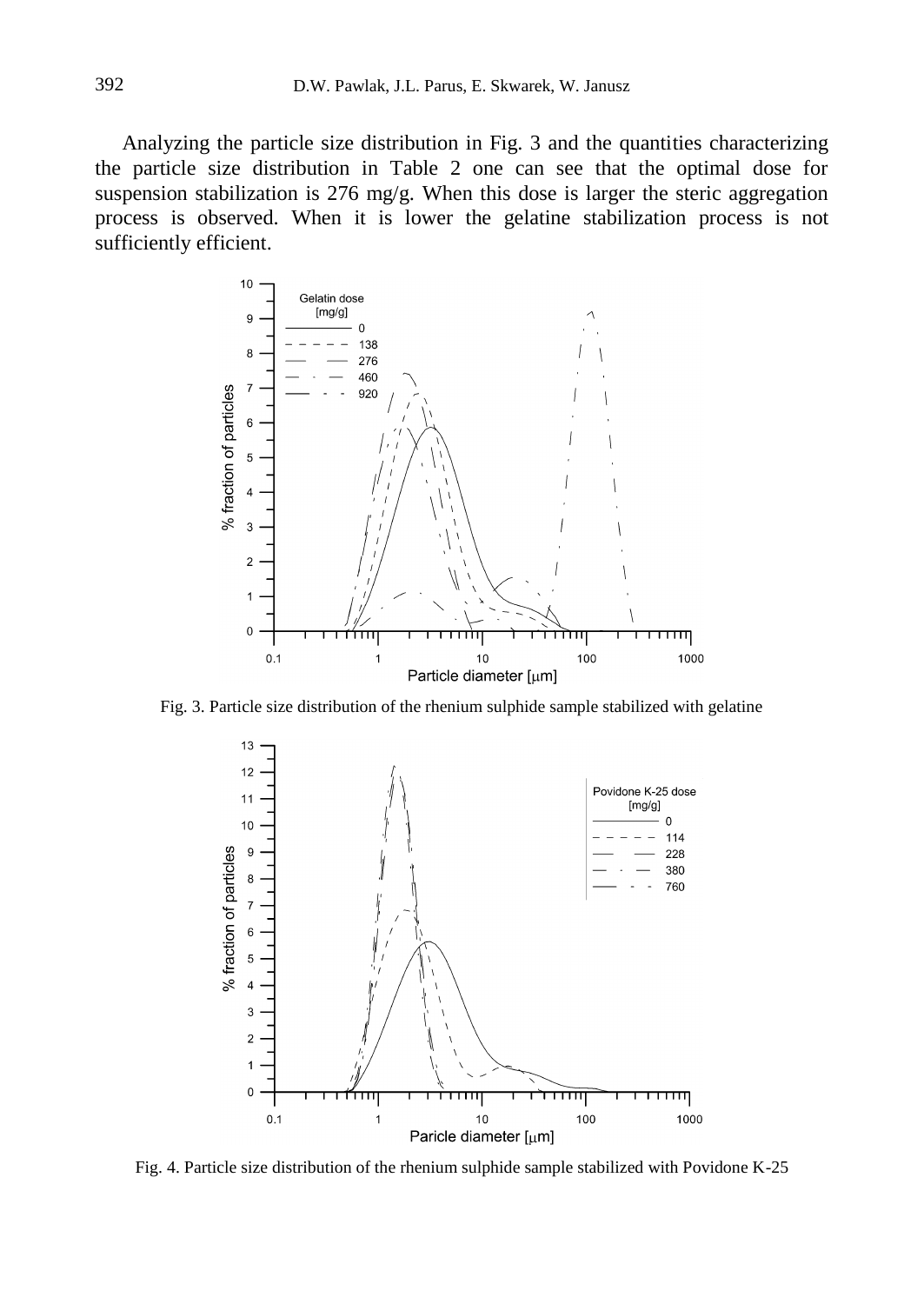| $V$ [ml] | Dose $mg/g$ | d(0.1) | d(0.5) | d(0.9)  |
|----------|-------------|--------|--------|---------|
|          |             | μm     | μm     | $\mu$ m |
| 0        | 0           | 1.27   | 3.24   | 10.62   |
| 3        | 114         | 0.89   | 1.92   | 6.62    |
| 6        | 228         | 0.90   | 1.44   | 2.31    |
| 10       | 380         | 0.87   | 1.39   | 2.21    |
| 20       | 760         | 0.92   | 1.48   | 2.39    |

Table 3. Quantities characterizing particle size distribution of rhenium sulphide sample after washing with ether and stabilizing with Povidone K-25 (1.9 mg/ml)

Application of 228 mg/g dose of the Povidone K-25 resulted in the shift of suspension particle size distribution towards smaller particle size, d  $(0.5) = 1.4 \mu m$ . Like for gelatine, this dose was sufficient for dispersion of rhenium sulphite aggregates due to steric stabilization. However, compared to other stabilizers the essential difference was that successive increase in the Povidone K-25 dose did not cause suspension destabilization and the obtained particle size distribution of the sample remained unchanged.



Fig 5. FTIR spectra of rhenium sulphide samples

Figure 5 presents the FTIR ATR spectra of the commercial rhenium sulphide sample and the sample prepared by synthesis. The commercial sample is characterized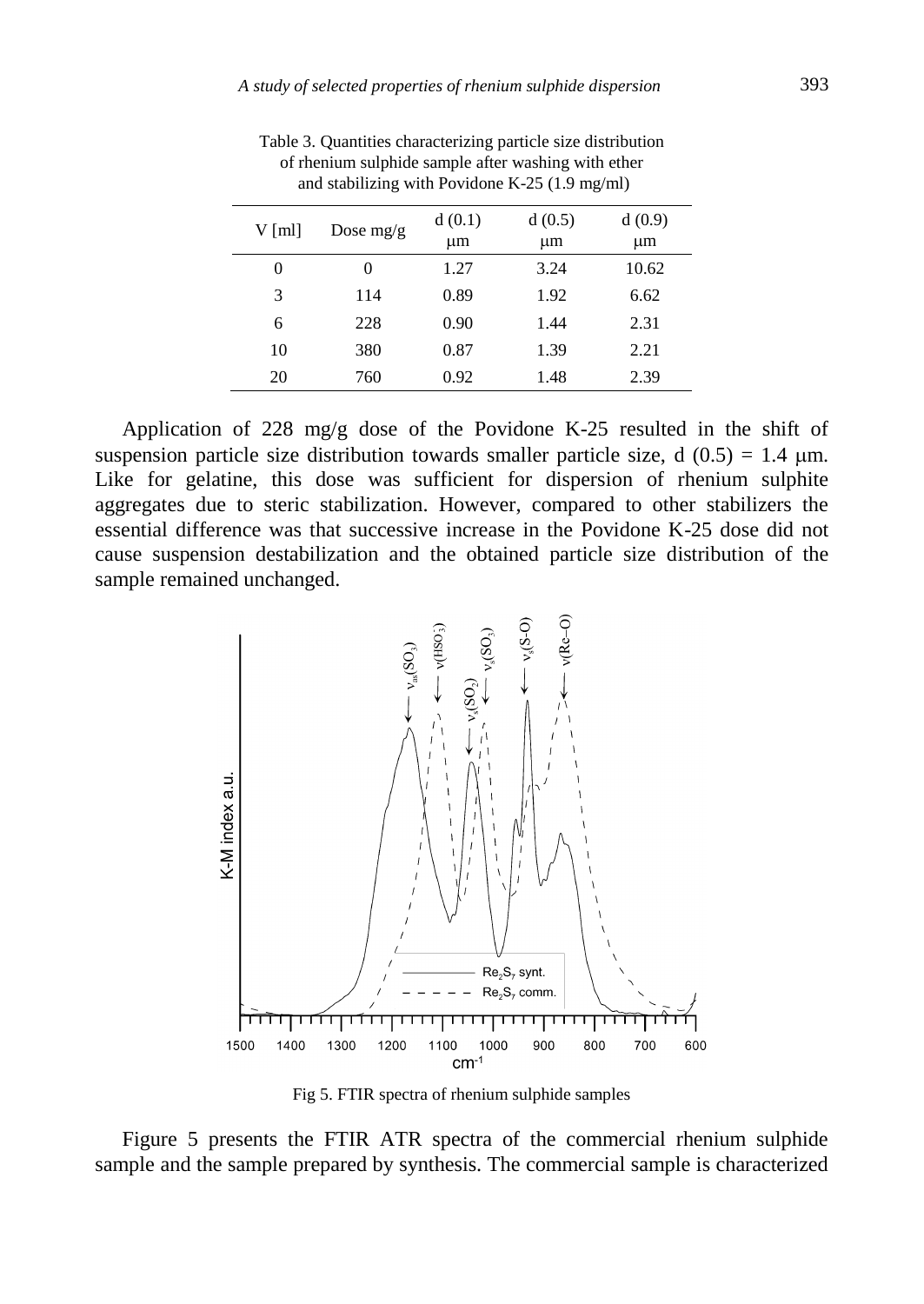by vibration bands at the wave numbers 1109.1, 1018.05, 922.5 and 863.25  $cm^{-1}$ . The stretching vibrations (the bond Re-O) are responsible for the band at  $863.25 \text{ cm}^{-1}$  (Luo et al., 2004), whereas stretching (v) vibrations of hydrosulphite ions are responsible for the band at  $1109.1 \text{ cm}^{-1}$  (Herlinger and Long, 1969). The bands at  $1018.05$  and 922.5 cm<sup>-1</sup> result from the stretching vibrations of S-O groups in  $S_2O_5^2$ <sup>-2</sup> (Townsend et al., 2012). In the case of the sample prepared by the synthesis, the bands at 1166.1 and  $1042.05$  cm<sup>-1</sup> formed due to stretching bonds in the sulphate group are visible (Peak et al.,1999).

#### **Zeta potential**

Figure 6 presents the change of the zeta potential of the commercial rhenium sulphide as a function of pH and electrolyte concentrations. As can be seen the potential decreases with the increasing pH and the background electrolyte concentration. However, within the given background electrolyte concentration the difference in the zeta potential is only about 15 mV. It should be mentioned that for all concentrations the zeta potential is negative which is characteristic of most metal sulphides because sulphide surface is rather easily oxidized which results in the presence of acidic groups and low  $pH_{\text{ien}}$ . The point  $pH_{\text{ien}}$  determined by extrapolation from the dependence of zeta potential on pH has the value of about 2. A similar shape of zeta potential as a function of pH and electrolyte concentration was observed for the zinc sulphide/NaCl solution system (Zhang et al., 1995). The charge formation at the sulphide/solution interface comes from the acid-base reactions of the =SH and =ZnOH groups as well as desorption/adsorption of  $\text{Zn}^{2+}$  ions (Rönngren et al., 1991).



Fig. 6. Dependence of ζ potential of commercial rhenium sulphide in NaCl solutions as a function of pH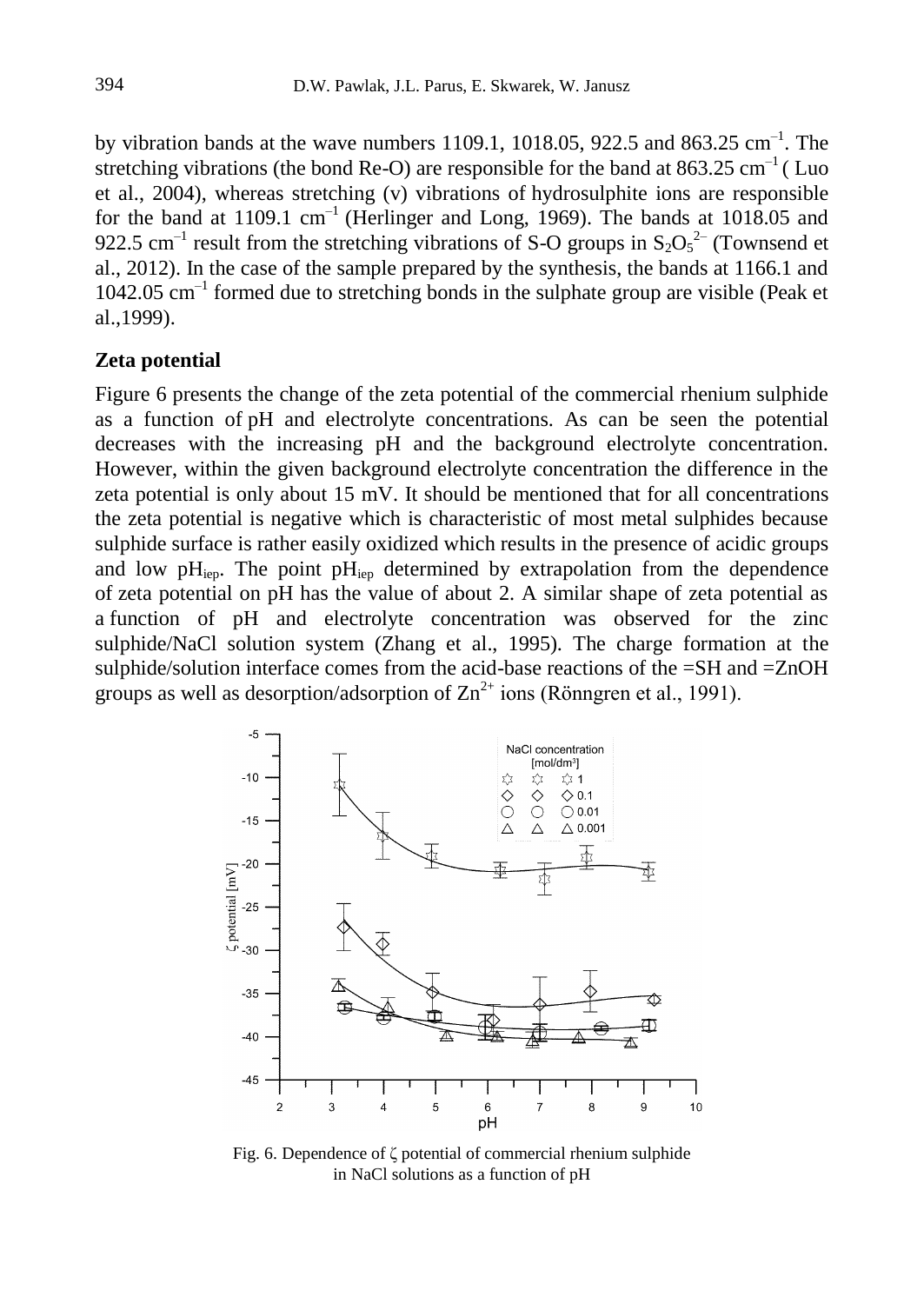

Fig. 7. Dependence of ζ potential of synthetic rhenium sulphide in NaCl solutions as a function of pH

Figure 7 presents the dependence of zeta potential of synthetic rhenium sulphide on pH in NaCl solutions of different background electrolyte concentrations. Like in the case of commercial rhenium sulphide the decrease in the zeta potential value with the increasing pH is observed. However, contrary to the commercial rhenium sulphide, the background electrolyte concentration in the case of the synthetic one has a stronger effect on the zeta potential value. In the case of the synthetic rhenium sulphide sample there were found surface sulphate groups (Fig. 5), formed due to oxidation of the sulphide surface, but sulphate ions can readily pass into the solution (Gärd et al., 1995). However, these ions can take part in the surface group complexation reaction and compete with the adsorption of background electrolyte ions. It was shown that copper sulphide oxidation results in the increasing zeta potential value as the hydrogen sulphate groups are replaced on the sulphide surface with the hydroxyl groups (Fullston et al.,1999). In the case of rhenium sulphide, rhenium oxide formed due to oxidation is characterized by acidic properties  $pH_{iep} = 4.22$  (Luxton et al., 2011). Thus stronger dependence of zeta potential on the electrolyte concentration, as in the case of many oxides, was observed for synthetic rhenium sulphide. As in the case of synthetic sulphide, sulphate groups were found which can form surface complexes with rhenium hydroxyl groups and in which sulphate ion can be exchanged into chloride ion of the background electrolyte. Thus, synthetic rhenium sulphide can exhibit dependence on pH and electrolyte concentration.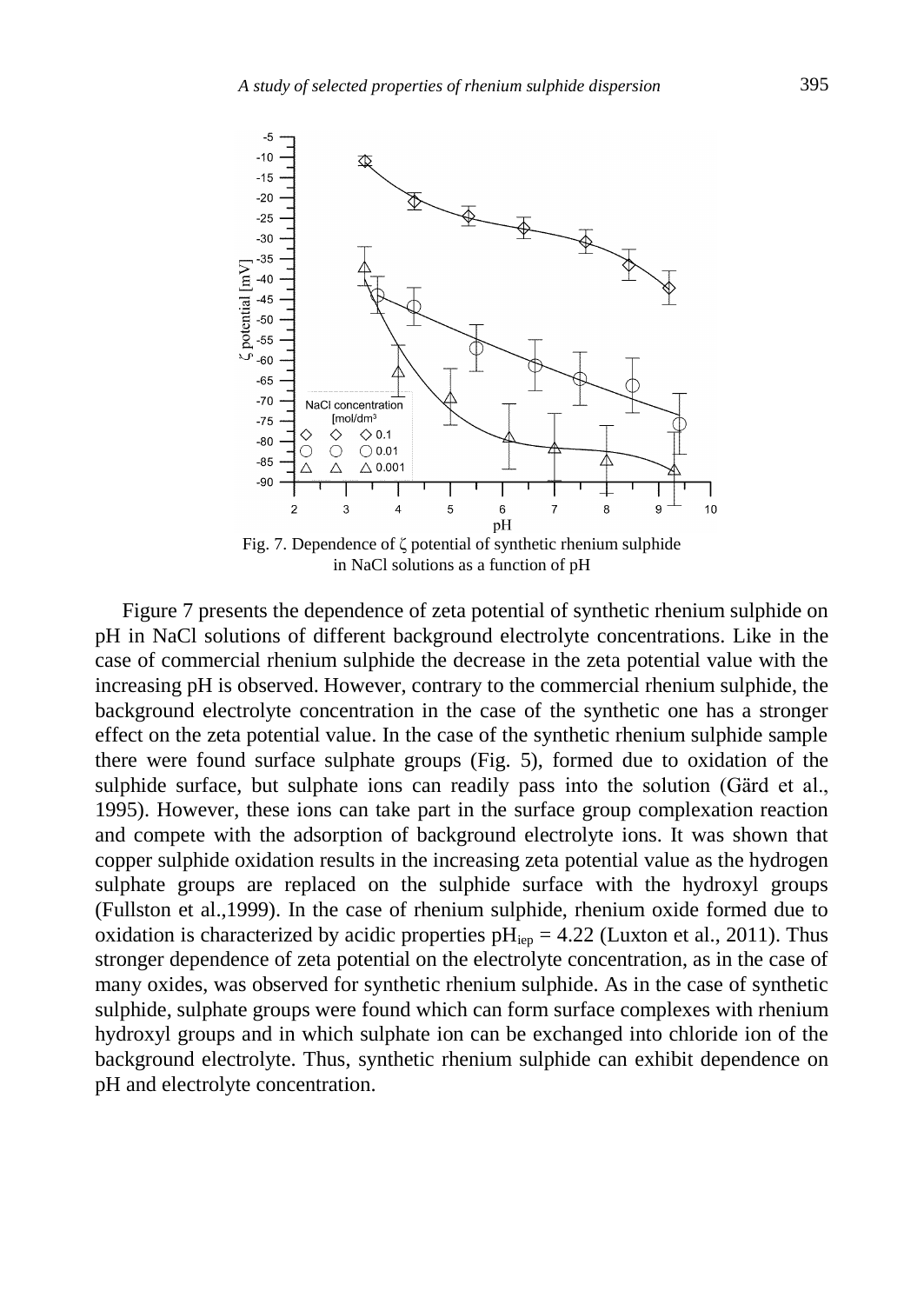## **Conclusions**

Synthesis of rhenium sulphide through the reaction of potassium perrhenate with sodium thiosulphate in the acidic medium leads to the preparation of the rhenium sulphide and sulphur mixture. In order to obtain pure sulphide it is necessary to remove sulphur by its dissolution in ether. To obtain rhenium sulphide in the form of dispersion of the grain sizes  $0.5-4$  µm it requires dispersion stabilization using Povidone K-25. The extrapolated pHiep value of synthetic rhenium sulphide is 2.3 for 0.001 mol/dm<sup>3</sup> NaCl. As for the commercial sample the extrapolated value pHiep is lower than 2. The synthetic sample exhibits stronger dependence of the zeta potential on the background electrolyte concentration than the commercial one due to surface oxidation during synthesis and/or purification.

#### **References**

- COLEMAN K.S., SLOAN J., HANSON N.A., BROWN G., CLANCY G.P., TERRONES M., TERRONES H., GREEN M.L.H., 2002, *The Formation of ReS<sup>2</sup> Inorganic Fullerene-like Structures Containing Re4 Parallelogram Units and Metal-Metal Bonds,* J. Am. Chem. Soc., 124, 11580-11581.
- DE LOS REYES J. A., 2007, *Ruthenium sulphide supported on alumina as hydrotreating catalyst*, Appl. Catal. A. 322, 106–112.
- ESCALONA N., VRINAT M., LAURENTI D., GIL F.J., 2007 *Llambı´as, Rhenium sulphide in hydrotreating*, Appl. Catal. A. 322, 113–120.
- FULLSTON D., FORNASIERO D., RALSTON J., 1999, *Zeta potential study of the oxidation of copper sulphide minerals*: Colloids and Surfaces A: Physicochem. Eng. Aspects 146, 113–121.
- GÄRD R., SUN Z., FORSLING W., 1995, *FT-IR and FT-Raman Studies of Colloidal ZnS: 1. Acidic and Alkaline Sites at the ZnS/Water Interface*, J. Colloid Interface Sci., 169, 393–399.
- HERLINGER' A.W., LONG T.V., 1969, *An Investigation of the Structure of the Disulfite Ion in Aqueous Solution Using Raman and Infrared Spectroscopies*, Inorg. Chem., 8, 2661−2665.
- HIBBLE S. J., WALTON R.I., 1996, *X-Ray absorption studies of amorphous Re2S<sup>7</sup>* . Chem. Commun., 169, 393–399.
- JUNFENG, Y. DUANZHI, M. XIAOFENG, G. ZILI, Z. JIONG, W. YONGXIAN, F.F. KNAPP JR., 1999, *[ <sup>188</sup>Re] Rhenium Sulphide Suspension: A Potential Radiopharmaceutical for Tumor Treatment Following Intra-Tumor Injection,* Nucl. Med. Biol., 26, 573–579.
- KLETT R., LANGE U., HAAS H., VOTH M., PINKERT J., 2007, *Radiosynoviorthesis of medium-sized joints with rhenium-186-sulphide colloid: a review of the literature*, Rheumatology; 46(10), 1531– 1537.
- LUO J., ALEXANDER B., WAGNER T.R., MAGGARD P.A., 2004, *Synthesis and Characterization of ReO4-Containing Microporous and Open Framework Structures*, Inorg. Chem., 43, 5537–5542.
- LUXTON T.P., EICK M.J., SCHECKEL K.G., 2011, *Characterization and dissolution properties of ruthenium oxides*, J. Colloid Interface Sci., 359, 30–39.
- MURRAY H.H., KELTY S.P., CHIANELLI R.R., 1994, *Structure of Rhenium Disulphide*, Inorg. Chem., 33, 4418–4420.
- PEAK D., FORD R.G., SPARKS D.L., 1999, *An in Situ ATR-FTIR Investigation of Sulfate Bonding Mechanisms on Goethite*, J. Colloid Interface Sci. 218, 289–299.